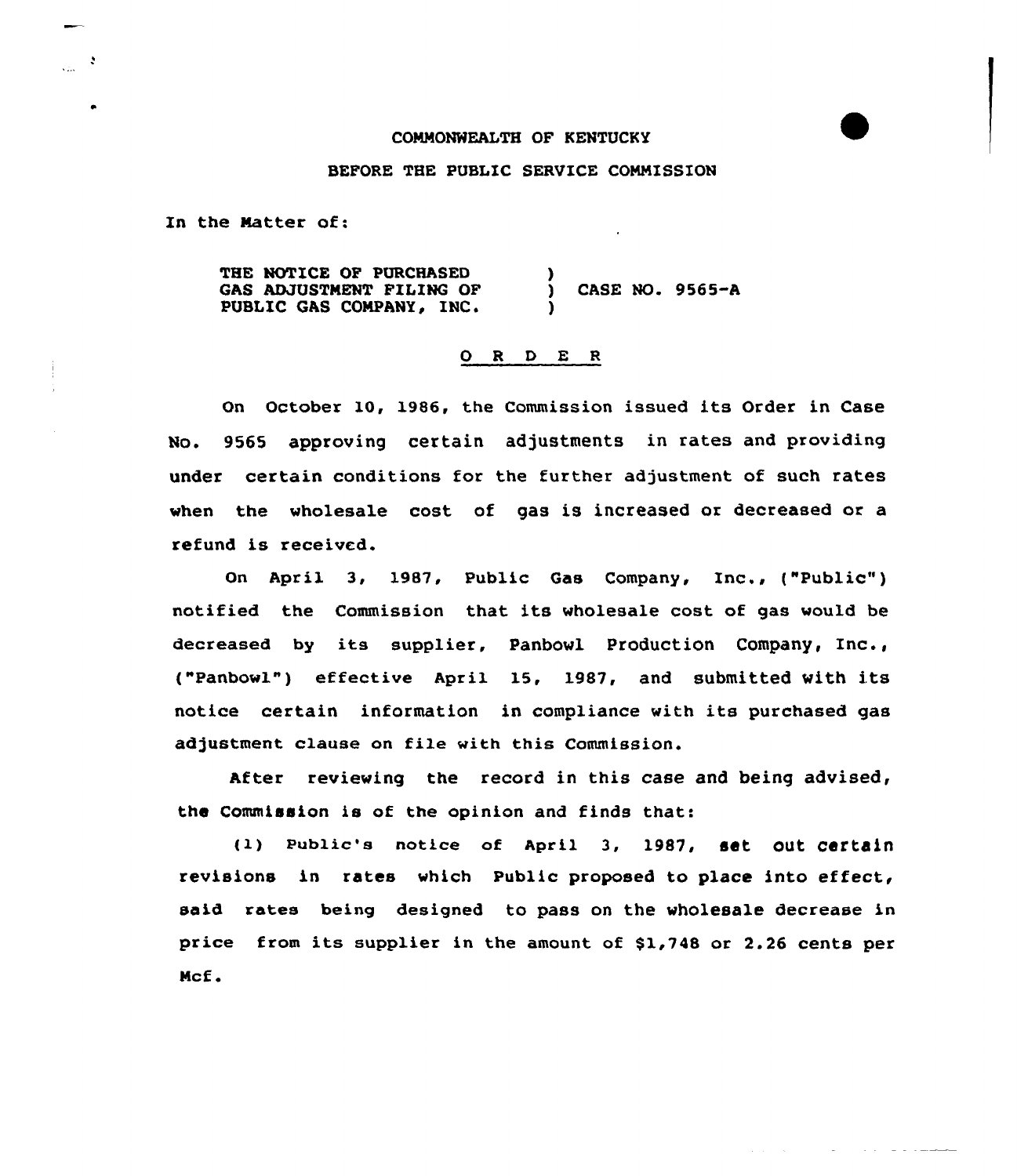(2) Public's wholesale cost, of gas was lowered by Panbowl effective April 15, 1987.

(3) Public's adjustment in rates under the purchased gas adjustment provisions approved by the Commission in its Order in Case No. 9565 dated October 10, 1986, is fair, just and reasonable and in the public interest and should be effective with gas supplied on and after April 15, 1987.

IT IS THEREFORE ORDERED that:

(1) The rates in the Appendix to this Order be and they hereby are authorized effective with gas supplied on and after April 15, 1987.

(2) Within 30 days of the date of this Order Public shall file with this Commission its revised tariffs setting out the rates authorized herein.

Done at Frankfort, Kentucky, this 20th day of April, 1987.

PUBLIC SERVICE COMMISSION

 $\mathcal{L}$ ,  $\mathcal{D}$ ,  $\mathcal{L}$ 

 $\theta$ ice Chairman

William Comissioner

Executive Director